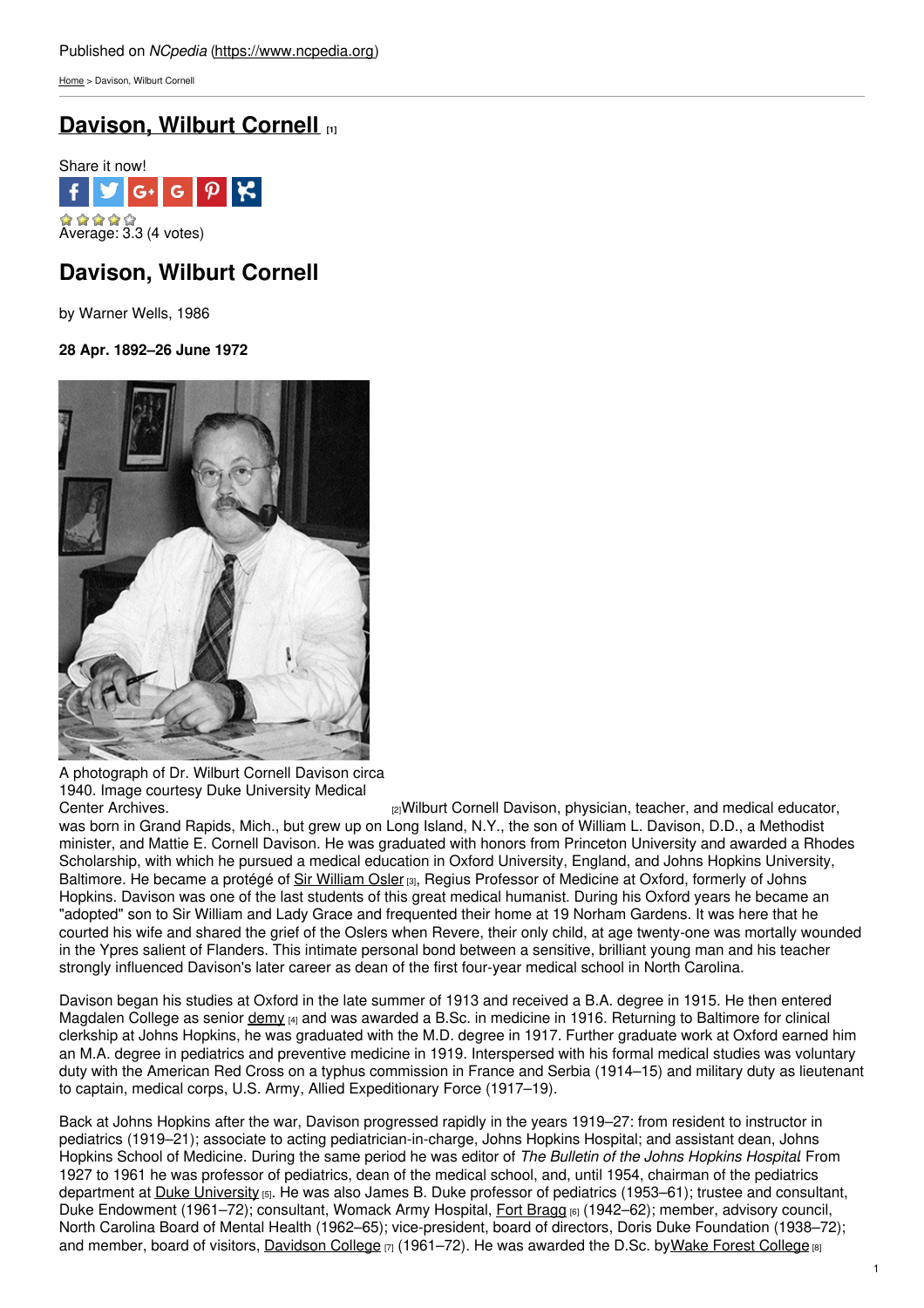(1932) and the LL.D. by The [University](https://www.ncpedia.org/university-north-carolina-chapel-hi) of North Carolina  $[9]$  (1944) and Duke University (1961).

Davison's professional associations were numerous. He was a past member and vice-chairman (1942–43) of the Division of Medical Sciences, National Research Council, as well as a former member of the council's Committee on Atomic Casualties; colonel, Medical Corps, AUS, retired; consultant, office of the Surgeon General, U.S. Army; and member of the advisory group, Armed Forces Medical Library, and of the Committee on Veterans Medical Problems. He was also a member of the National Health Council; executive committee, Association of American Medical Colleges; Executive Reserve, office of the assistant secretary of defense (health and medicine); medical advisory panel, Oak Ridge Institute of Nuclear Studies; council of chief medical consultants, Veterans Administration Hospitals; National Advisory Committee on Chronic Diseases and Health of the Aged; Civilian Health and Advisory Council; dean's committee, Durham Veterans Administration Hospital; medical advisory panel, North Carolina Hospital Board of Control; North Carolina Nuclear Energy Advisory Committee; North Carolina governor's working committee, Research Triangle Foundation; Advisory Committee on Health Service, American Red Cross; and editorial board, *Quarterly Review of Pediatrics*. He was a trustee of the Educational Council for Foreign Medical Graduates and a director of the Playtex Park Research Institute.

The Duke [Medical](http://www.dukehealth.org) Center [10] is an enduring tribute to Davison. When he went to Durham in early 1927, there was to be an interval of nearly three years until the building program was completed for the medical school and hospital. During this period he assembled a faculty, acquired the nucleus of a medical library, and conferred with architects on structural [arrangements](https://www.ncpedia.org/biography/rankin-watson-smith) congenial to the dual purpose of teaching students and caring for patients. With the help of Dr. Watson W. Rankin [11], director of the Hospital and Orphan sections of the Duke Endowment, he made a detailed study of medical practice in the state's urban and rural communities, with particular attention to adverse conditions in a physician's practice. Notably, the economic depression of the period had bankrupted the hospitals serving an impoverished populace; this impelled Davison to pioneer a solution in the form of medical care insurance. Impressed with the administrative and clerical burdens of hospital professional staffs, he later established in the Duke Medical Center training programs for hospital administrators and medical records librarians, both of which are now indispensable disciplines.

Davison was the author of over two hundred scientific and professional publications and coauthor with S. A. Waksman of a treatise on enzymes. He wrote a "shorthand" [compendium](https://www.worldcat.org/oclc/353846345) on pediatric practice for medical students entitled *The Compleat Pediatrician* [12], published in 1934. It has gone through eight editions with translations in Italian, Japanese, and Spanish and has sold over 100,000 copies.

The philosophy of medical education espoused by Davison called for the cultivated, intellectually disciplined physician who was civic-minded and innovative. In the choice of faculty, including those requiring complex technical skills, he favored teachers with special interests; superiority was the common denominator. He was a man with deep compassion, a ready wit, and a robust sense of humor. A world traveler, he had friends in many countries; foreign colleagues and students were frequent quests in his clinics and in the Davison home.

On 2 June 1917 Davison married Atala Thayer Scudder of Glen Head, Long Island, culminating a courtship that flourished while his fiancée also was a medical student in pediatrics at Oxford. To them were born three children: William Townsend, Atala Jane Scudder Levinthal, and Alexander Thayer.

An international ecumenical symposium on "The Commonwealth of Children" was held at Duke University to honor Davison and his wife on his retirement on 5 Oct. 1961. From then until his final illness the Davisons made their mailing address their summer home in Roaring Gap, N.C. He continued his foundation work, writing, and travel until shortly before he died of leukemia in his eighty-first year. His ashes were placed behind a bronze tablet in the chapel of the medical school building that bears his name.

### **References:**

J. P. McGovern et al.,*William Osler—The Continuing Education* (1969).

*Medicine in North Carolina*, vols. 1, 2 (1972).

W. R. Perkins, *The Duke Endowment* (1930).

### **Additional Resources:**

"Previous Chancellors." Duke School of Medicine. Duke University. <http://www.dukemedicine.org/Leadership/Chancellor/PreviousChancellors> [13] (accessed January 30, 2014).

Wilburt Cornell Davison papers, Duke University Medical Center Archives[.http://archives.mc.duke.edu/mcadavison.html](http://archives.mc.duke.edu/mcadavison.html)  $[14]$  (accessed January 30, 2014).

"Wilburt Cornell Davison, MD: A Festschrift." American Journal of Diseases of Children 124, no. 3 (September 1972). 332. <http://archpedi.jamanetwork.com/article.aspx?articleid=504682> [15] (accessed January 30, 2014).

Davison, Wilburt Cornell, Jay M. Arena, and John P. McGovern. *Davison of Duke: his [reminiscences](https://www.worldcat.org/oclc/6956026)*. Durham, N.C.: Duke University Medical Center. 1980. [16]

*Duke University Alumni Register* 41, no. 7 (September 1955). <https://archive.org/stream/dukealumniregist411955#page/n211/mode/2up> [17] (accessed January 30, 2014).